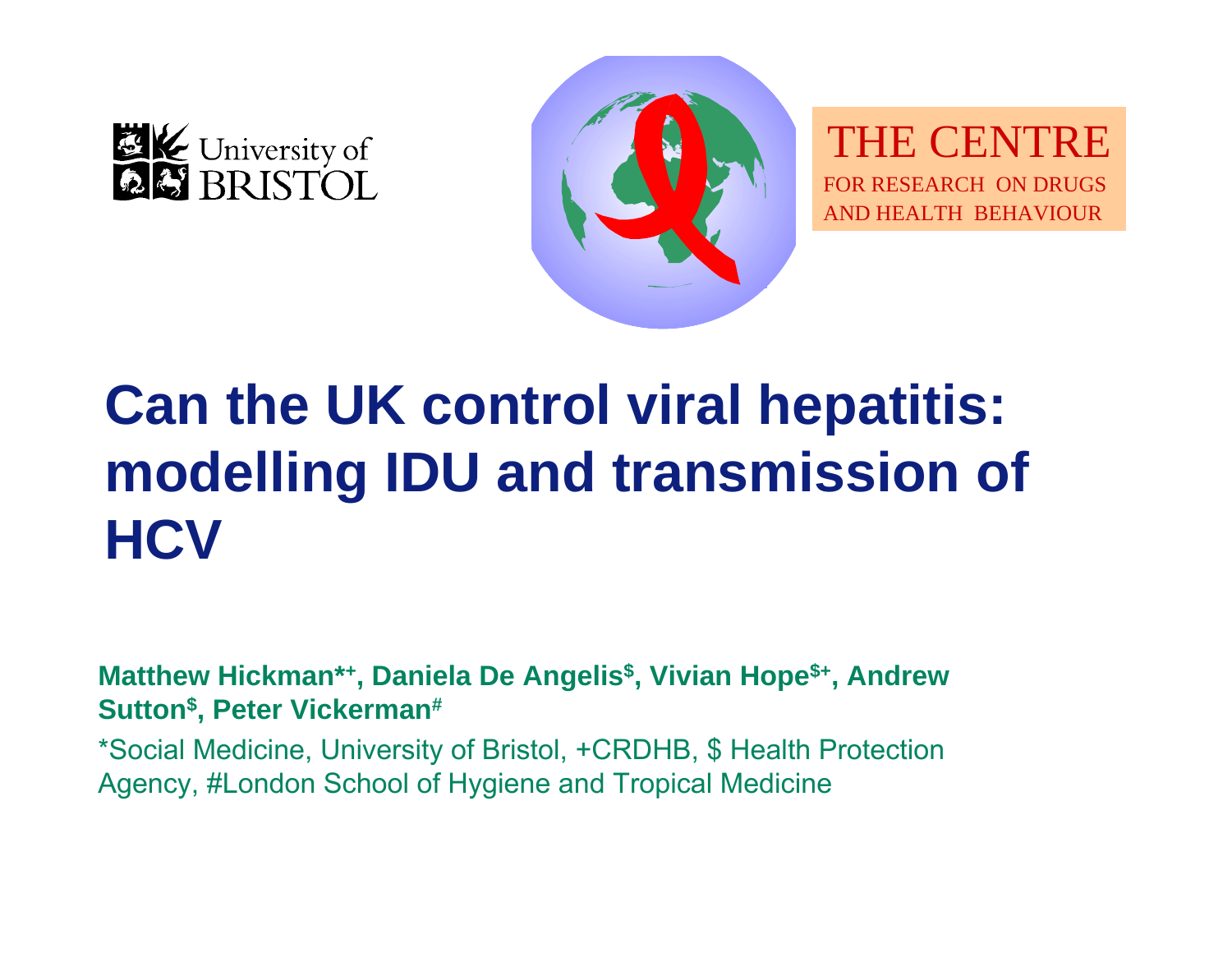# Can the UK control viral hepatitis?

- Trends in  $\mathsf{IDU}$
- Injecting Risk/ coverage of syringe distribution
- $\bullet$ Coverage and endemic HIV
- Initial model of HCV
- Future developments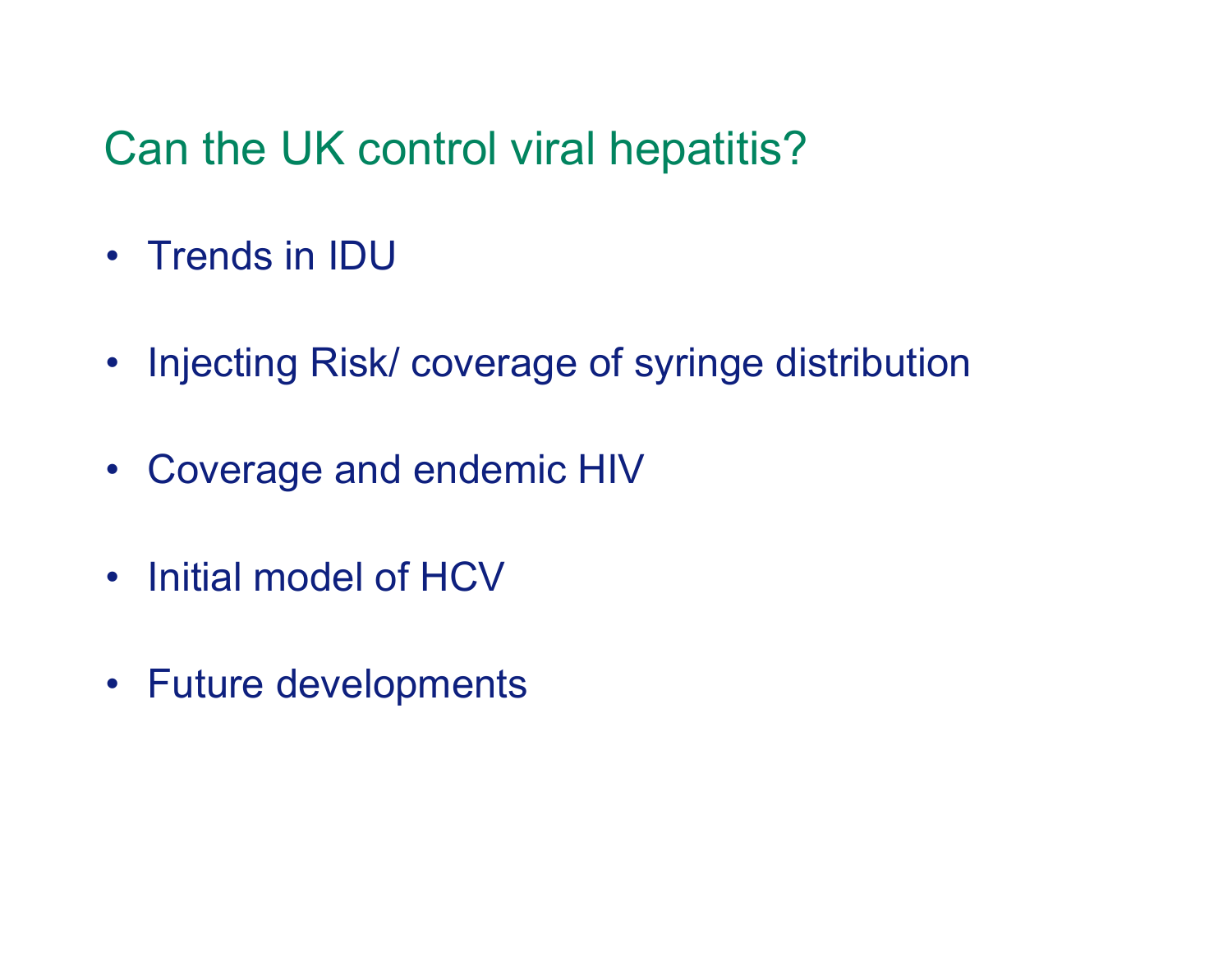Increase in IDU prevalence: long term trends in opiate overdose and backcalculation estimates of incidence and prevalence deaths over time, England 1968-2000.



De Angelis, Hickman, Yang. Estimating long-term trends in the incidence and prevalence of opiate/injecting drug use and the number of ex-users: the use of back-calculation methods and opiate overdose deaths. Am. J. Epidemi ol. 2004 160: 994-1004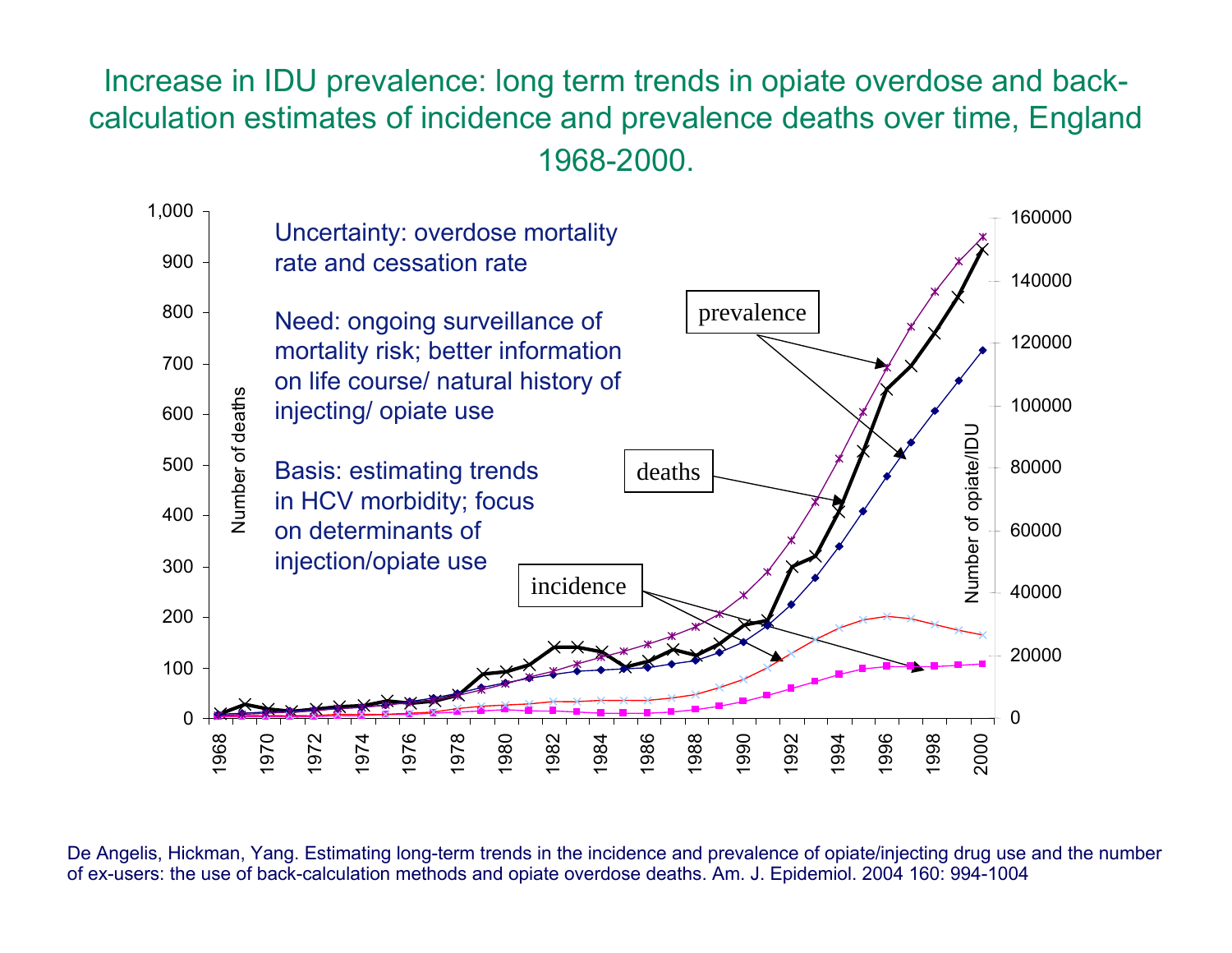#### Background: evidence of increase in HCV incidence and prevalence



Injecting C are er L ength ( yrs)

**Incidence (70% follow-up)** HCV (53 seroconverters) rate = 42 per 100 py  $(32-55)$ HIV (9 s eroconverters) rate = 3 per 100 py  $(2-7)$ Crack injectors: 6.5 (3.4-12)

> **UAP HCV Prevalence (< 4 years injecting)**

 $1999 - 2000$ : ~ 11% 2003-04: 20%

Judd, Hickman, Jones et al. Incidence of hepatitis C virus and HIV among new injecting drug users in London - prospective cohort study. *BMJ* 2005 330: 24-25; Sutton, Hickman, Gay, Hope. Modelling the force of infection in England and Wales (forthcoming); Shooti ng U p, HPA, 2004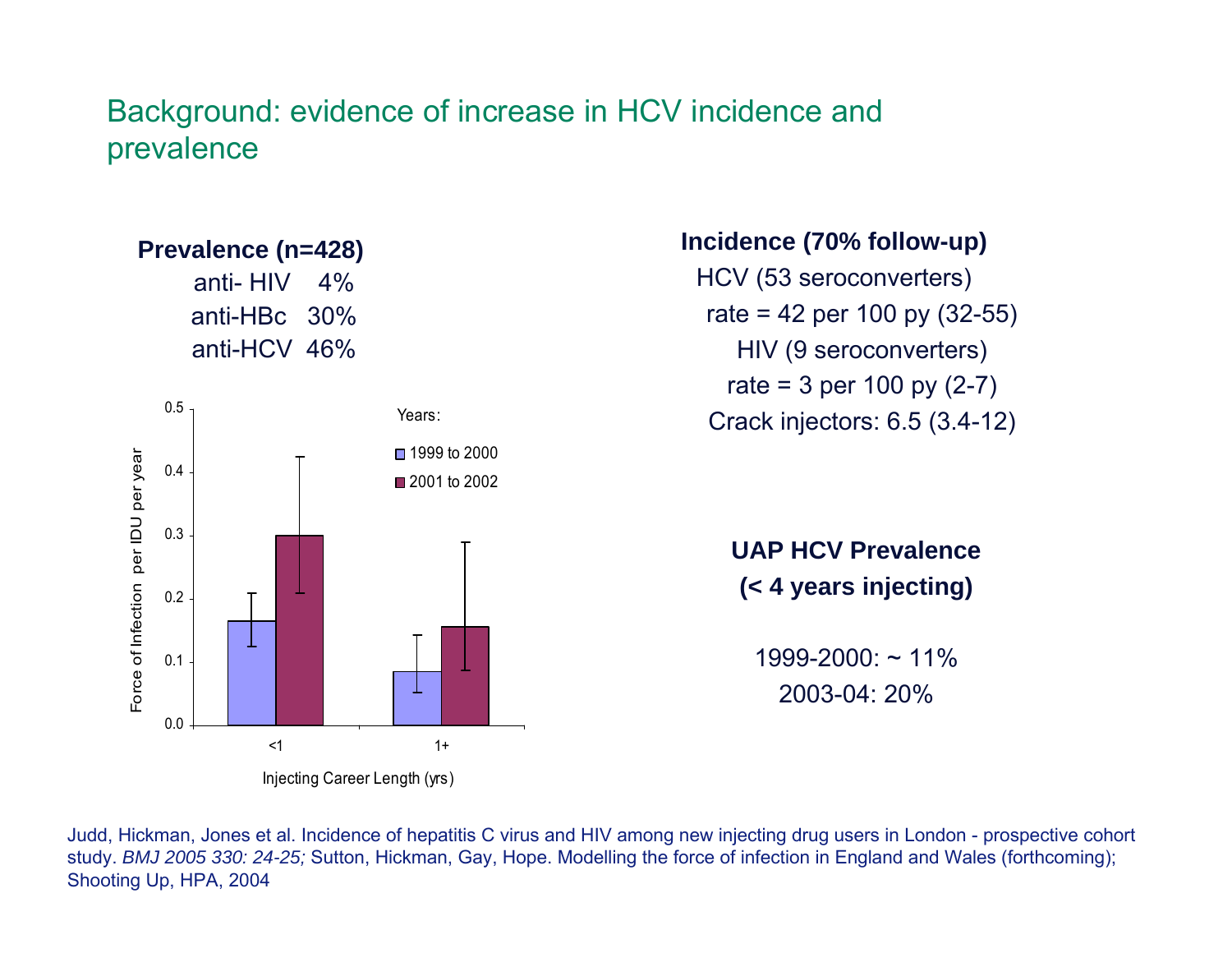Changes in IDU population & crack injection: reduction in syringe coverage

- 1997 survey of UK syringe exchange
	- 1,733 2000 sites distributing 1.7 2.3 million per month
	- 20-27 million per annum
	- 2003/04 ? Similar results
- Crack-use & injection
	- London estimate 46,000 (> 1%, 15-44); ~60% opiate users
	- 70% crack & heroin IDU in selected cities (London, Manchester, Bristol...)
	- Average daily injec ting frequency crack vs. non-crack: 3+ vs. ~2
- Net reduction in coverage
	- At least 20% due to estimated increase in IDU prevalence
	- $\sim$  35% in sites with 70% crack+heroin IDU  $\,$
	- Potentially > 50% in sites with increasing IDU and high<br>crack IDU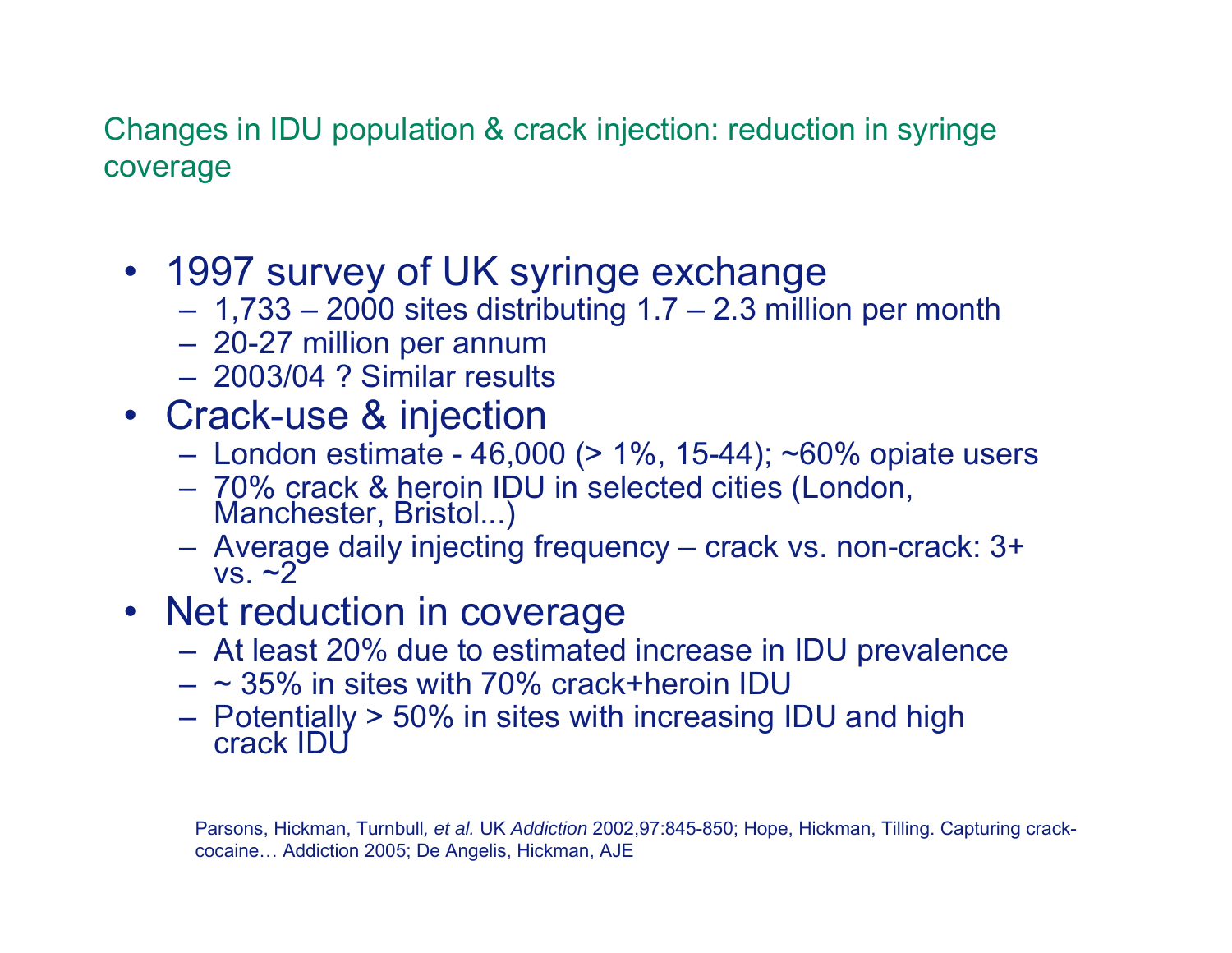Modelling Endemic HIV & Coverage of Syringe Distribution: Is there a critical threshold

- Homogenous IDU population
	- Estimate endemic HIV prevalence
- Coverage –components:
	- $-$  Proportion of injections covered by syringes provided (ε) and personal re-use of syringe  $(\delta)$
	- Shortfall in syringe availability given reuse = sharing events
- Endemic HIV prevalence (p) components:
	- Sharing (proportion IDU sharing (s), average number of IDU share with and sharing events (mn))
	- $-$  Transmission probability per sharing event (β)
	- Cleaning efficacy (frequency and success of cleaning (ec))
	- $-$  Injecting frequency (T) and duration (D)

$$
R_0 = mD\left(1 - \left(1 - \beta\left(1 - ec\right)\right)^n\right)
$$

,



Vickerman, Hickman et al. What scale is needed? Model projections on the required coverage of syringe distribution to prevent HIV epidemics among injecting drug users. Under Review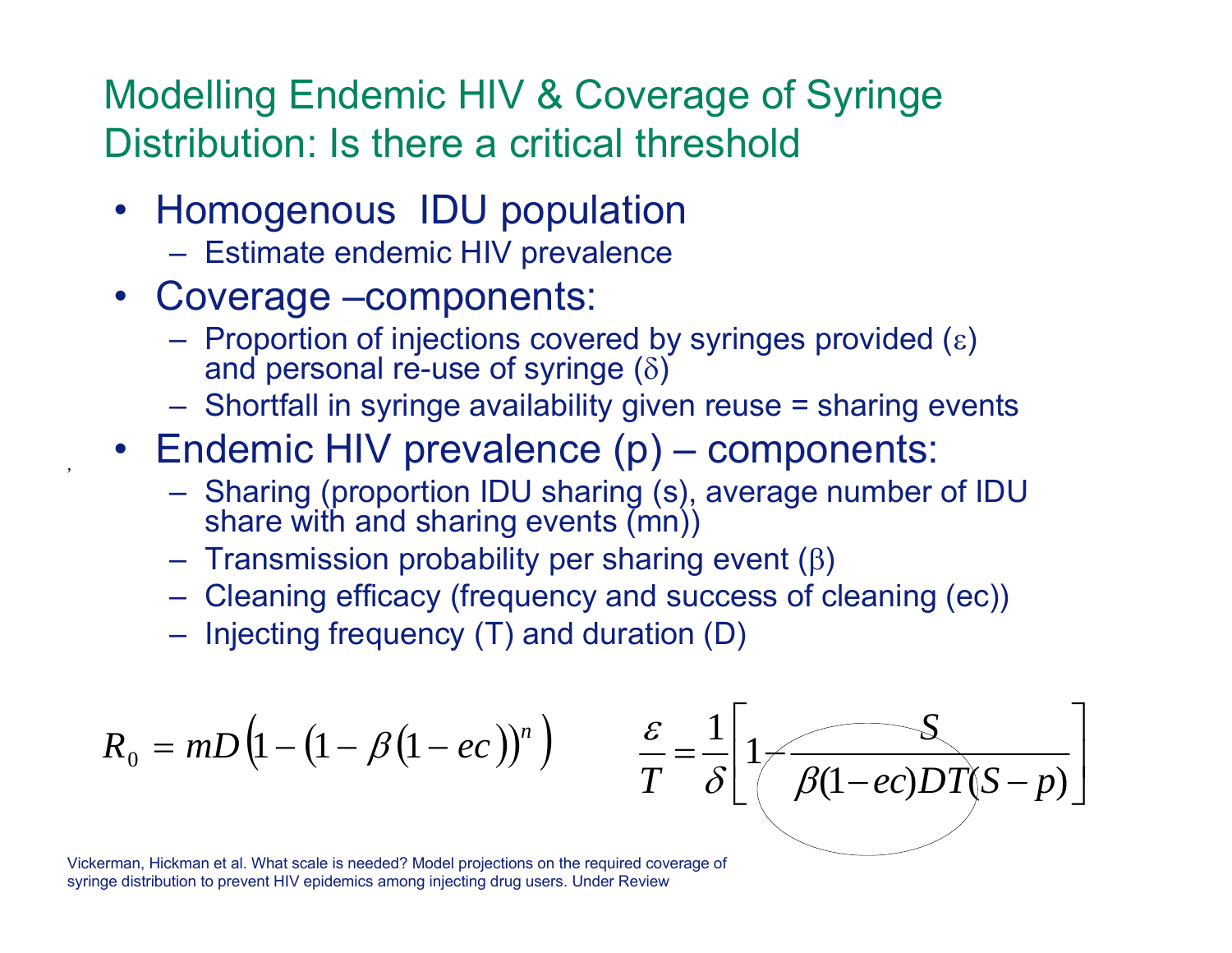Coverage and re-use of own syringe, London: step like function between endemic HIV prevalence and coverage "assuming other factors remain equal"



Vickerman, Hickman et al. What scale is needed? Model projections on the required coverage of syringe distribution to prevent HIV epidemics among injecting drug users. Under Review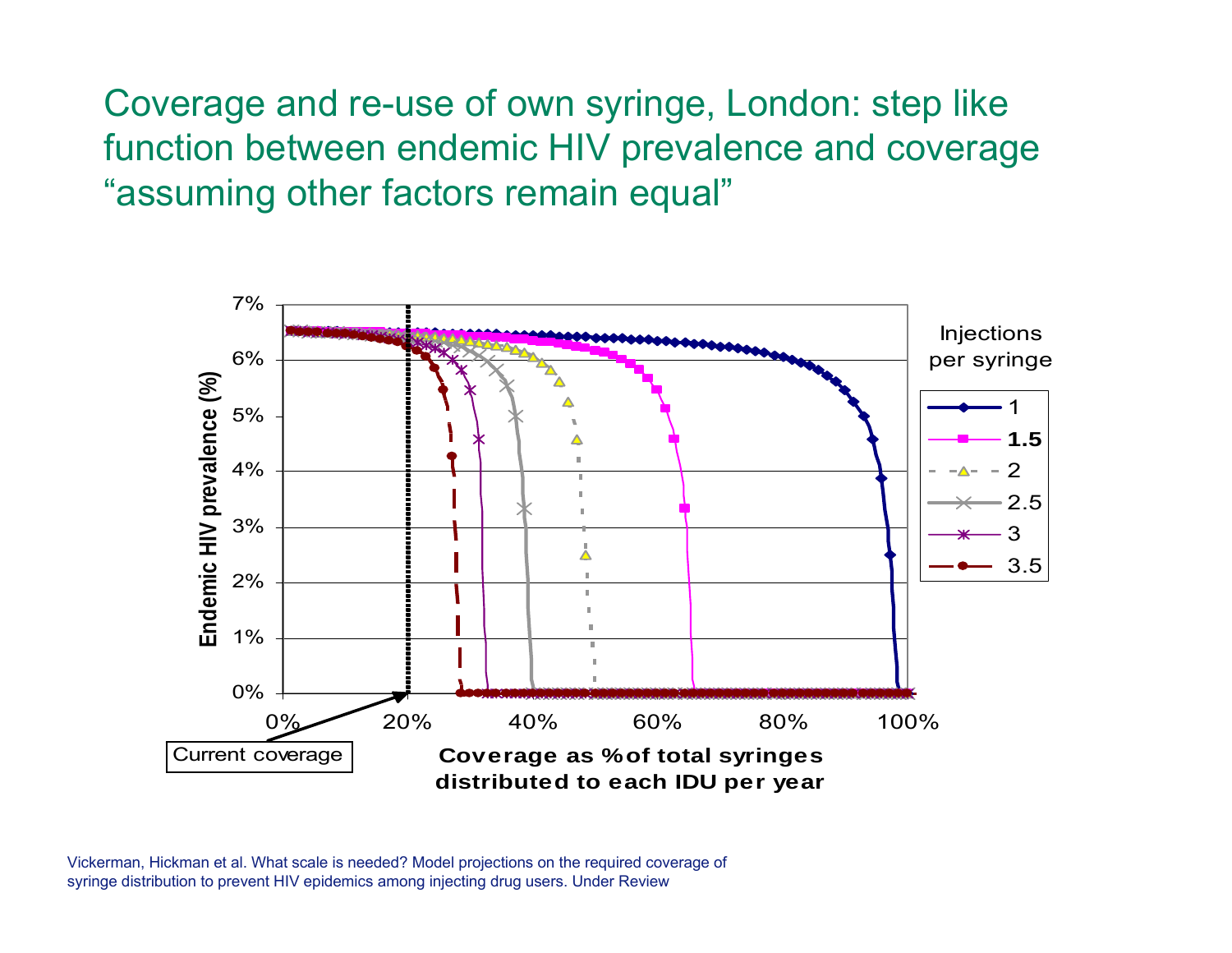Coverage – size of sharing group, London. Size of sharing group matters when HIV prevalence is low. To maintain low prevalence sharing groups need to be small or coverage very high.



Vickerman, Hickman et al. What scale is needed? Model projections on the required coverage of syringe distribution to prevent HIV epidemics among injecting drug users. Under Review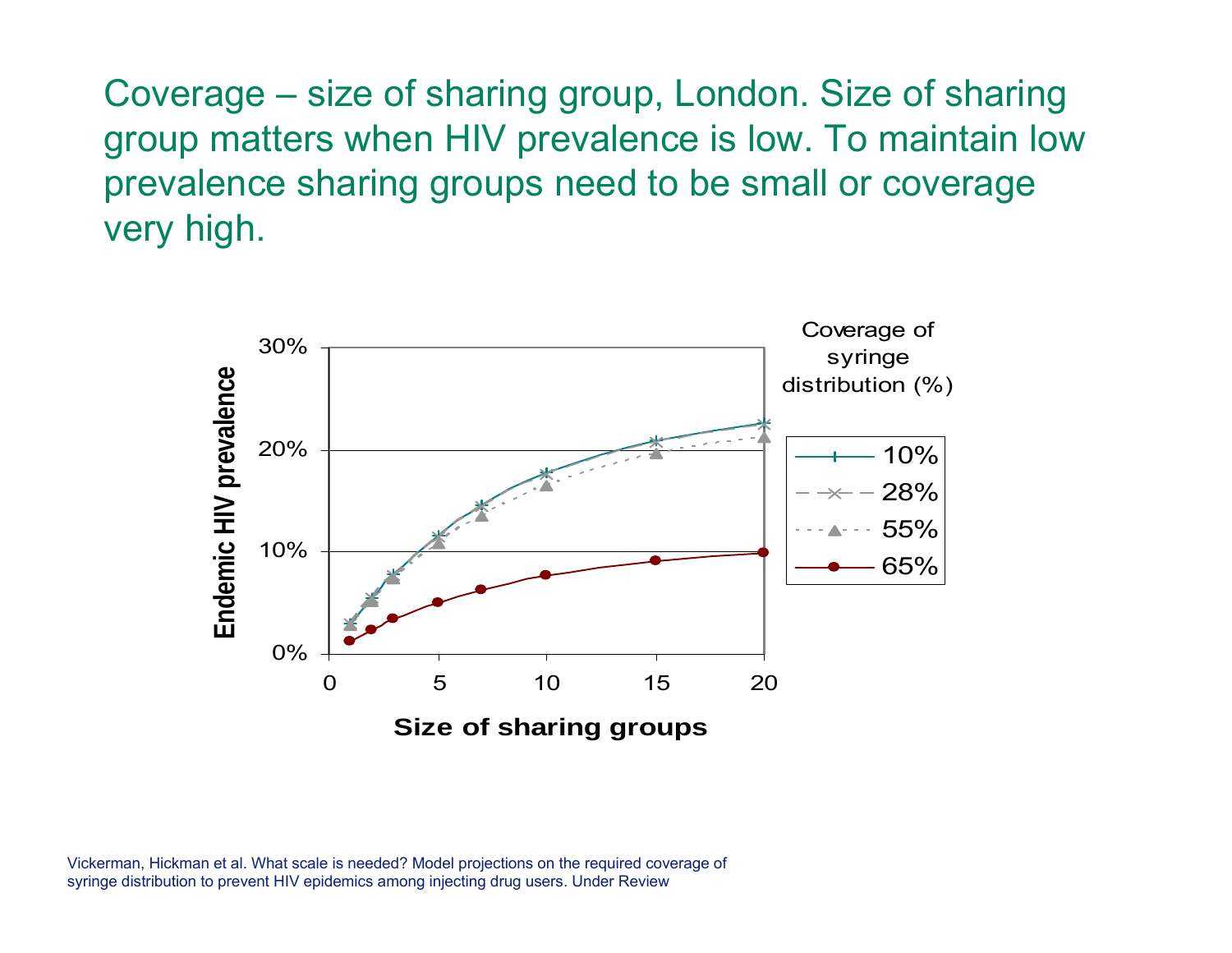Preventing HIV coverage threshold – "rule of thumb"

- Product of transmission probability, cleaning effectiveness, injecting duration and frequency is relatively small (<0.1) ( 1 *ec*)*DT* β 1
- Coverage threshold approximately the inverse of the number of times a syringe is safely used before disposal (1/ δ )
- Other factors impact near coverage threshold
	- cessation rate, injecting frequency, efficacy and frequency of syringe cleaning

Vickerman, Hickman et al. What scale is needed? Model projections on the required coverage of syringe distribution to prevent HIV epidemics among injecting drug users. Under Review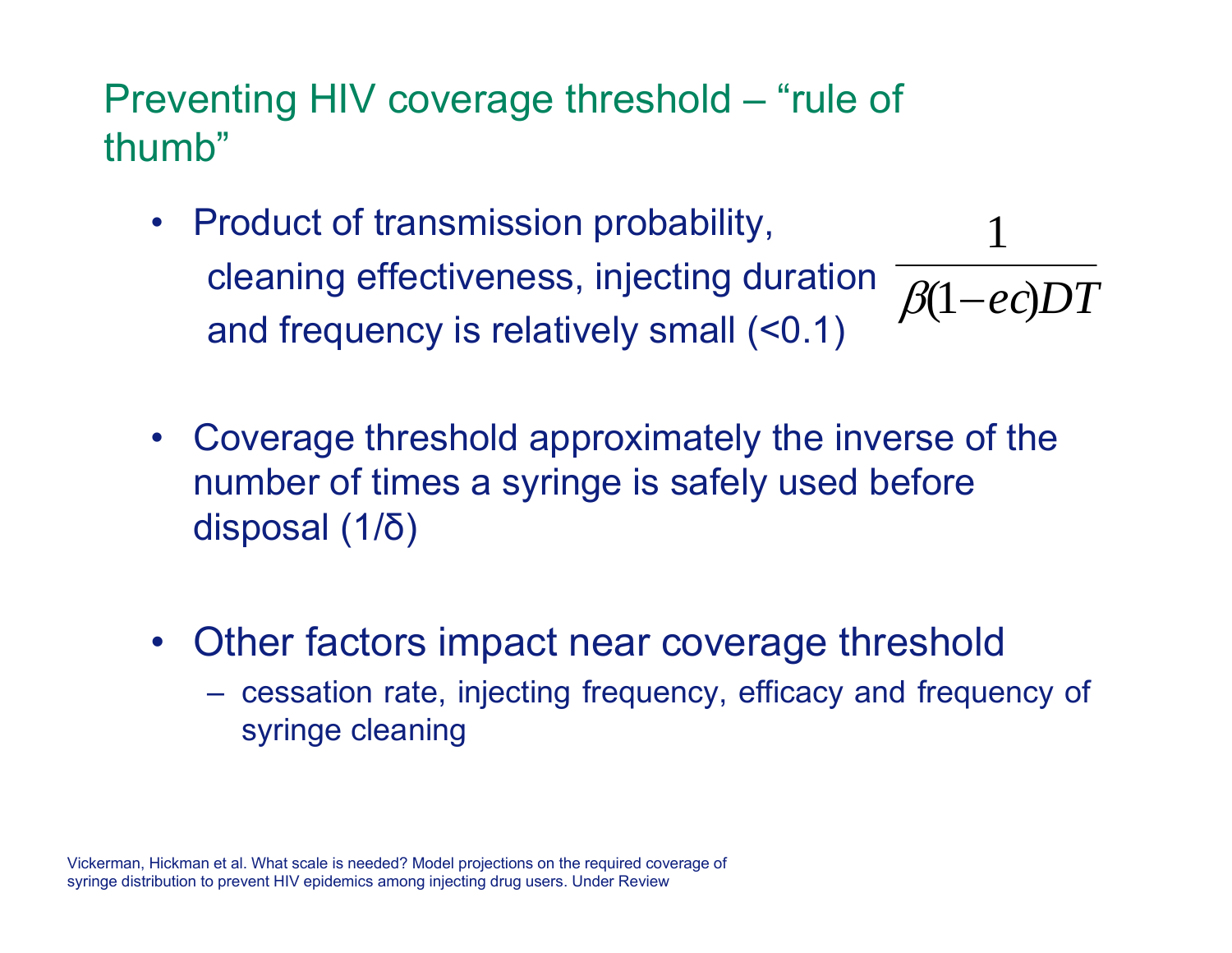# Developing Transmission Model of HCV

- Construct a model for the dynamics of HCV amongst injecting drug users (IDUs) in London
- Fit the model to available data to explore impact of harm reduction interventions that may result in reductions in syringe sharing and other risk behaviours
- Summary IDU risk behaviour:
	- Frequency of injection 700 per year
	- Proportion of IDUs share in last 3-6 mths 30-66%
	- Rate of cessation of injecting 10% per year
	- Number of syringes exchanged per year ~140
	- How many times use each syringe 3.5
	- Syringe use data implies IDUs need to use somebody else's syringe ~16 times per month
	- IDU HCV prevalence ~ 50% 2003
	- IDU HCV incidence > 30% 2001-03 Vickerman, Hickman.

Foresight Modeling Project, 2005.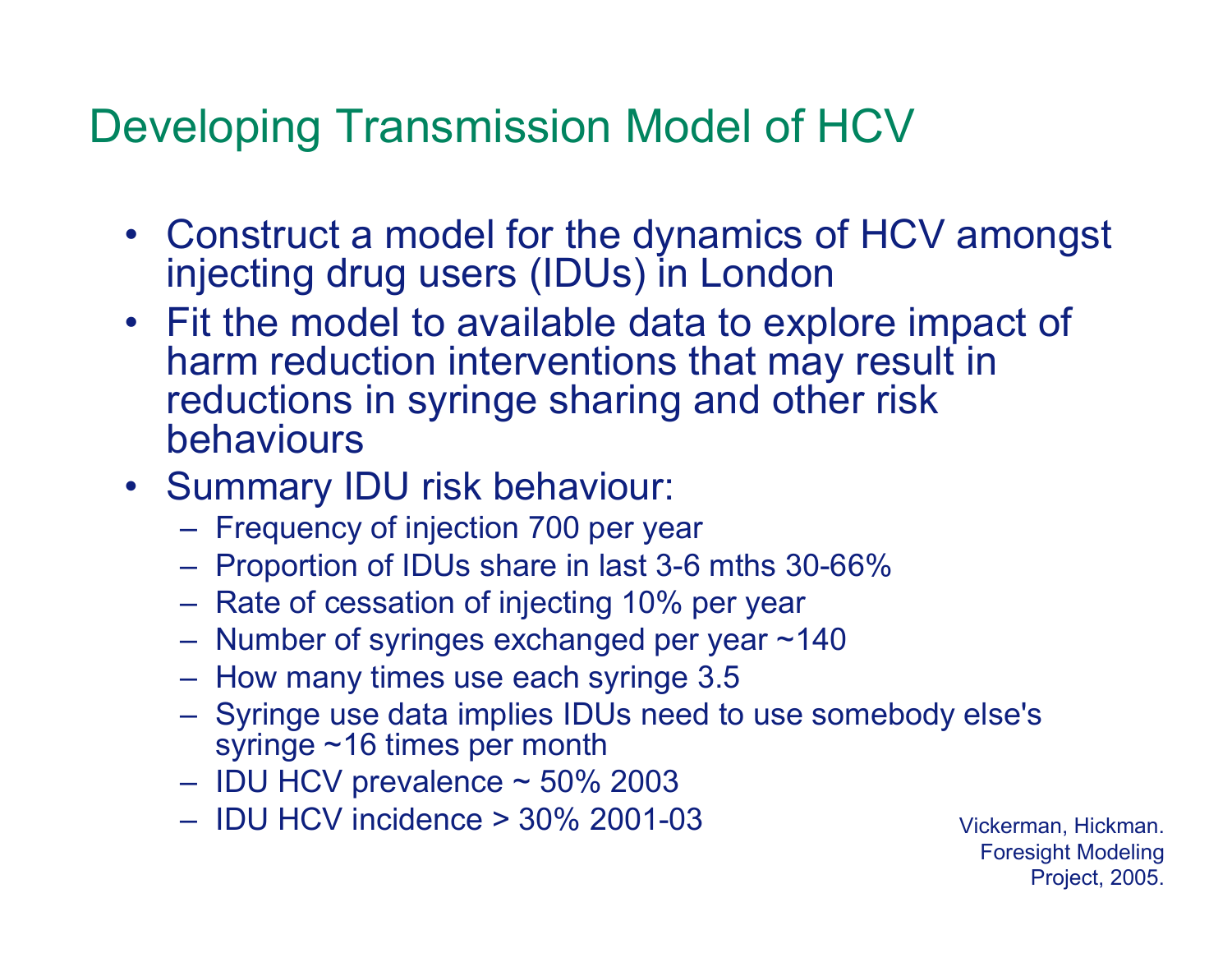# HCV model flow diagram

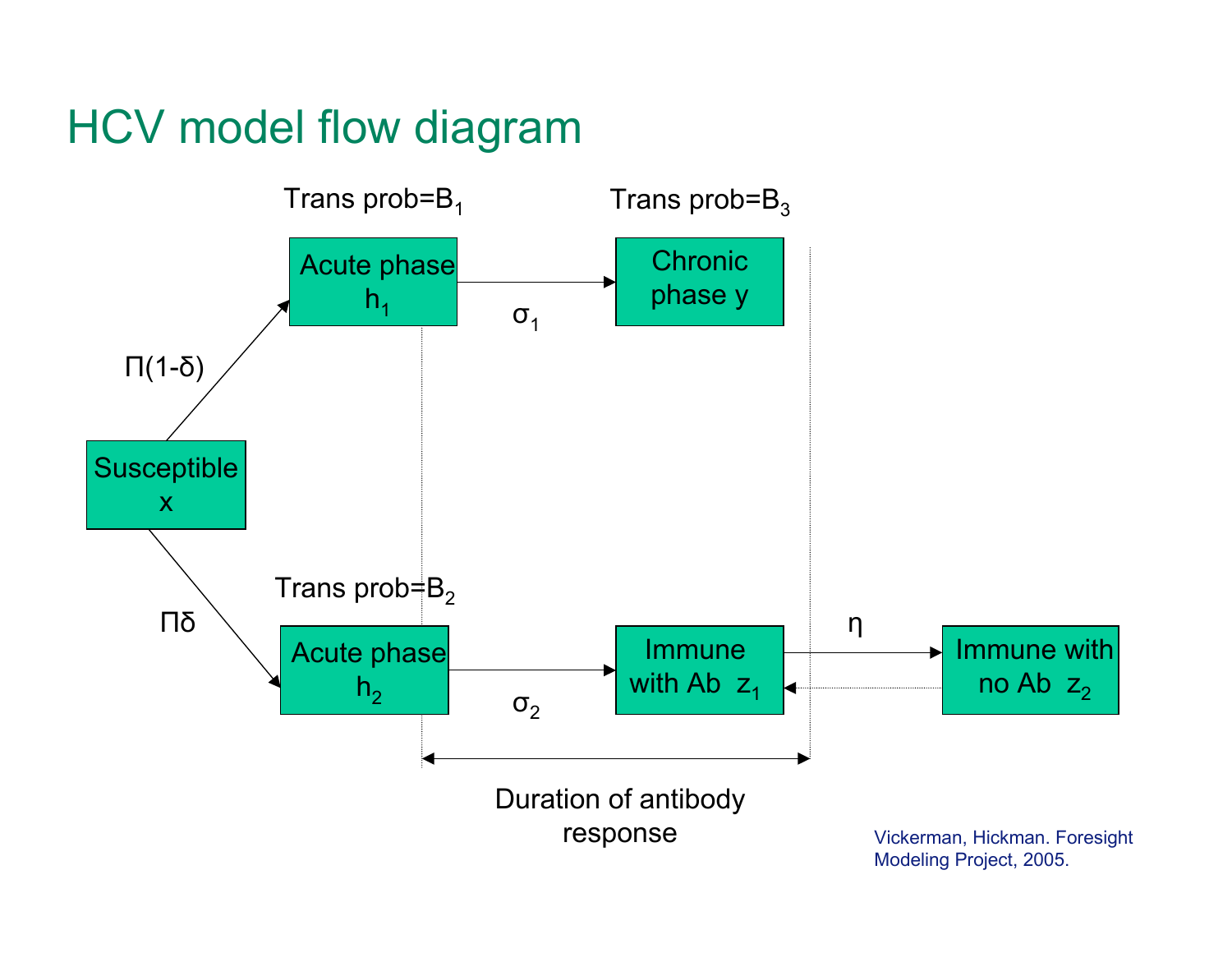#### Comparison of model fit to HCV prevalence data from London for 2001/2002

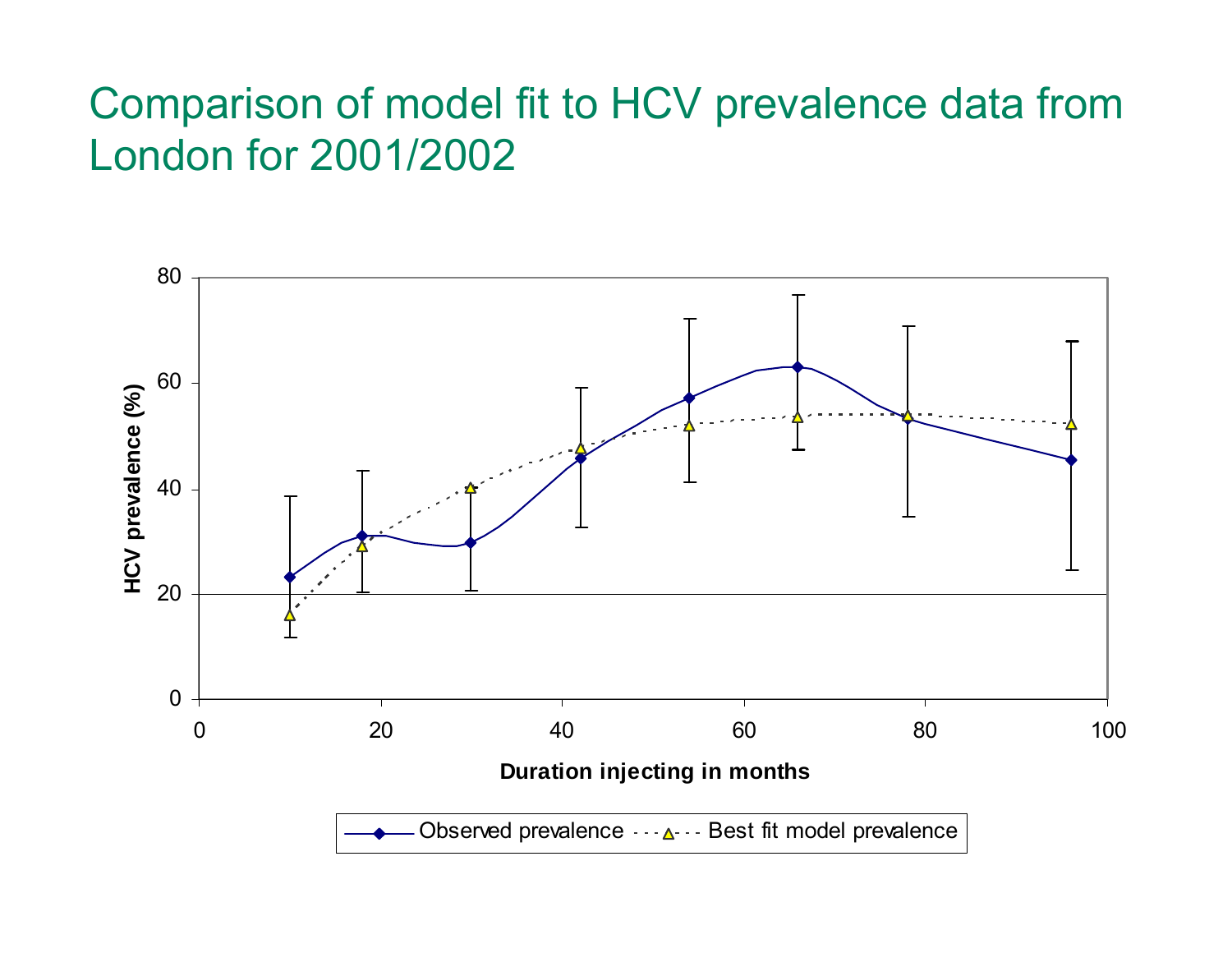#### Impact of reductions in syringe sharing on the HCV prevalence after different durations of injecting

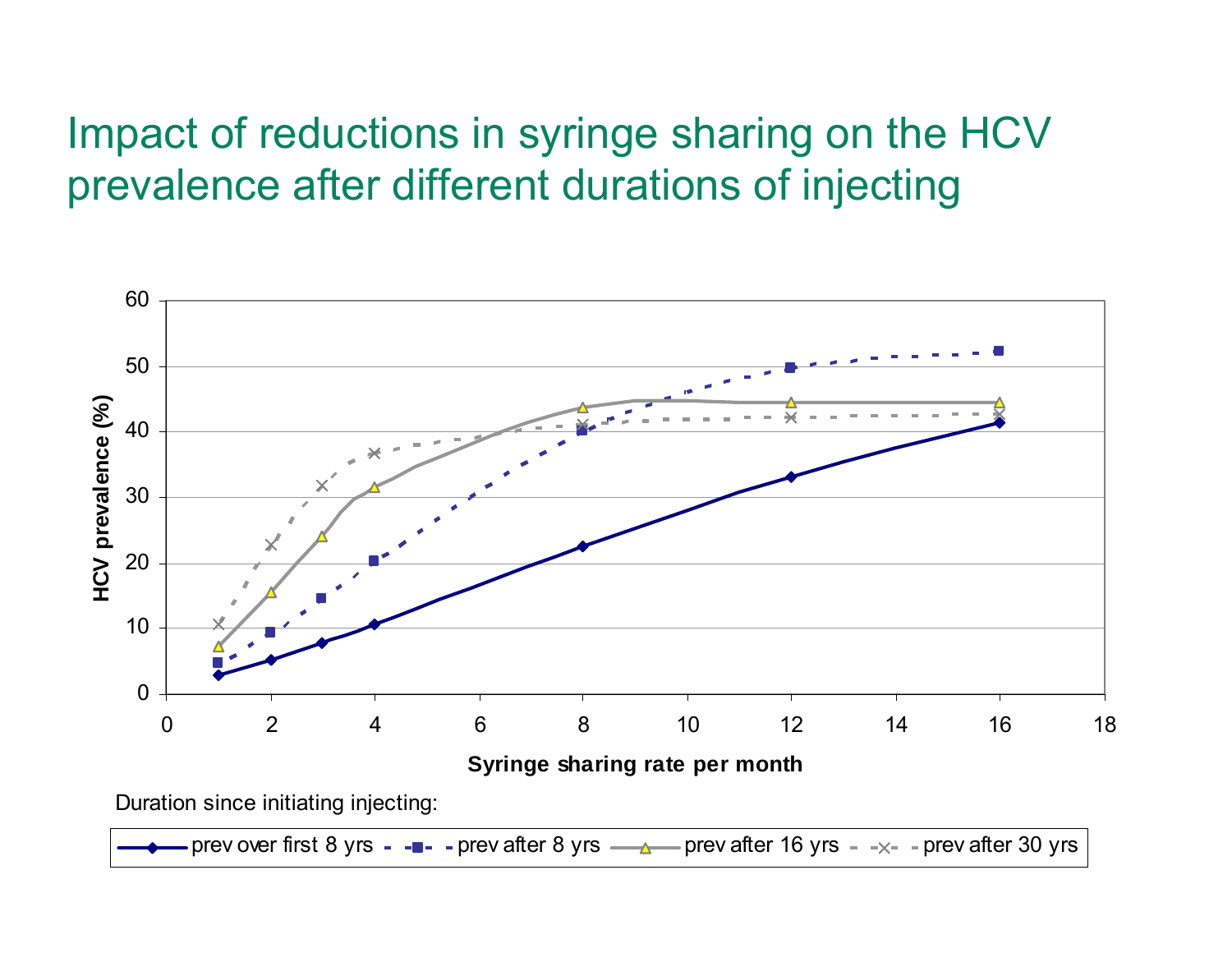#### Impact of reducing syringe sharing only amongst IDUs that have been injecting for >6 months or 1 year.

(HCV prevalence is average for IDUs injecting <8 years)

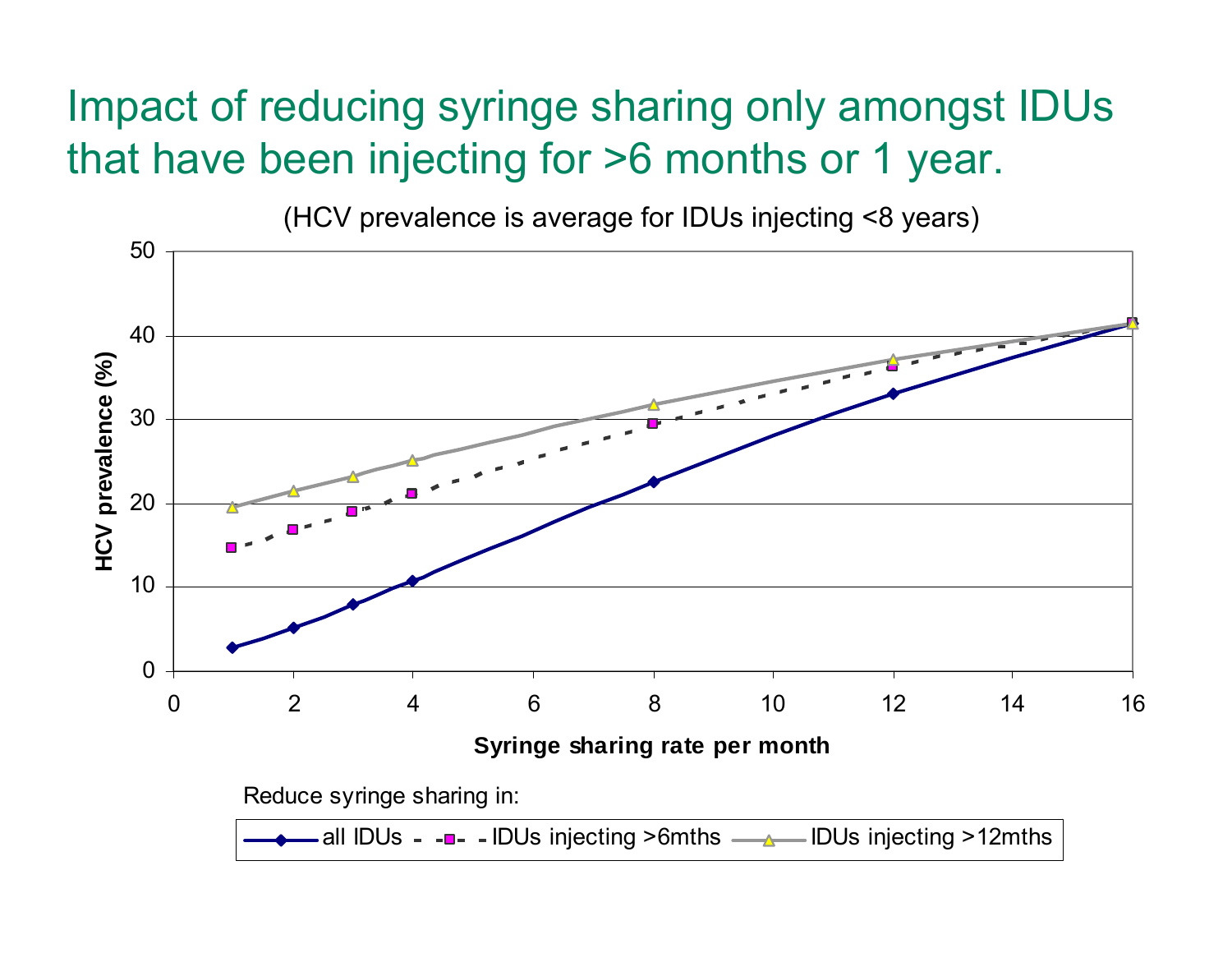### HCV Model: Summary

- • Assuming current model structure is valid:
	- Small reductions in syringe sharing could reduce the HCV prevalence of new injectors, BUT
	- Large reductions in syringe sharing are required to reduce the HCV prevalence of long term IDUs
	- $\mathcal{L}_{\mathcal{A}}$  $-$  It maybe crucial for harm reduction activities to reach new IDUs because of rapid nature of HCV transmission
	- Changes in behaviour must be sustained over a long period to achieve reductions in HCV prevalence
	- Syringe sharing has to become very low (1-2 per mth) to reduce HCV prevalence to less than 10%
- •Modelling limited by data uncertainty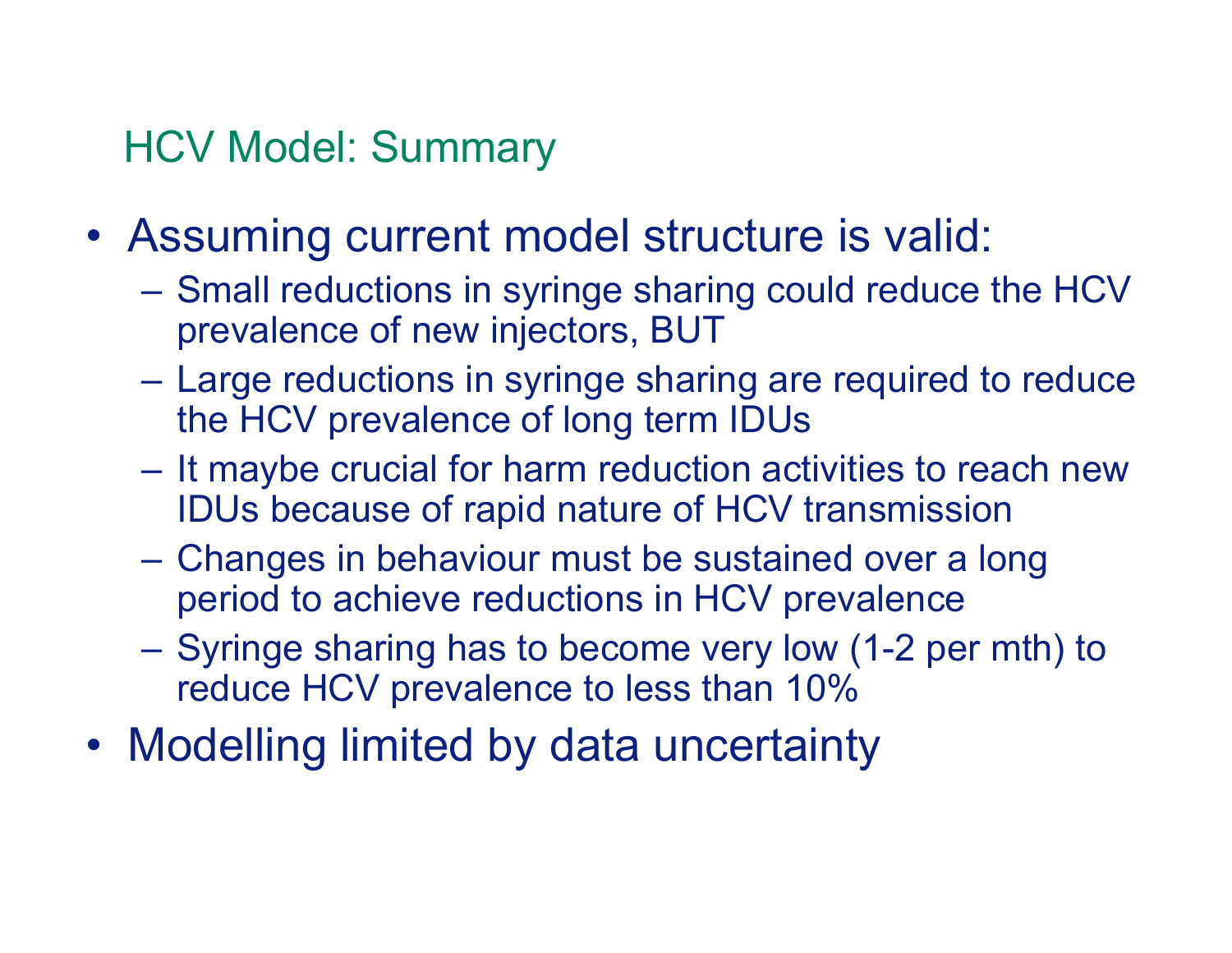#### HCV Modelling limited by data uncertainties

- Uncertainties in HCV biological parameters:
	- $-$  HCV transmission probability for syringe sharing
	- Effectiveness of syringe cleaning for HCV
	- –% of acute infections that self cure
	- Status of protective immunity aft er self cure
- Uncertainty in IDU behavioural parameters:
	- Frequency and nature of syringe sharing
	- The impact of syringe distribution on syringe sharing
- Uncertainty resulted in:
	- Uncertainty over the most suitable model structure
	- Large numbers of different parameter combinations that fit the model to the data
	- Uncertainty over the model predictions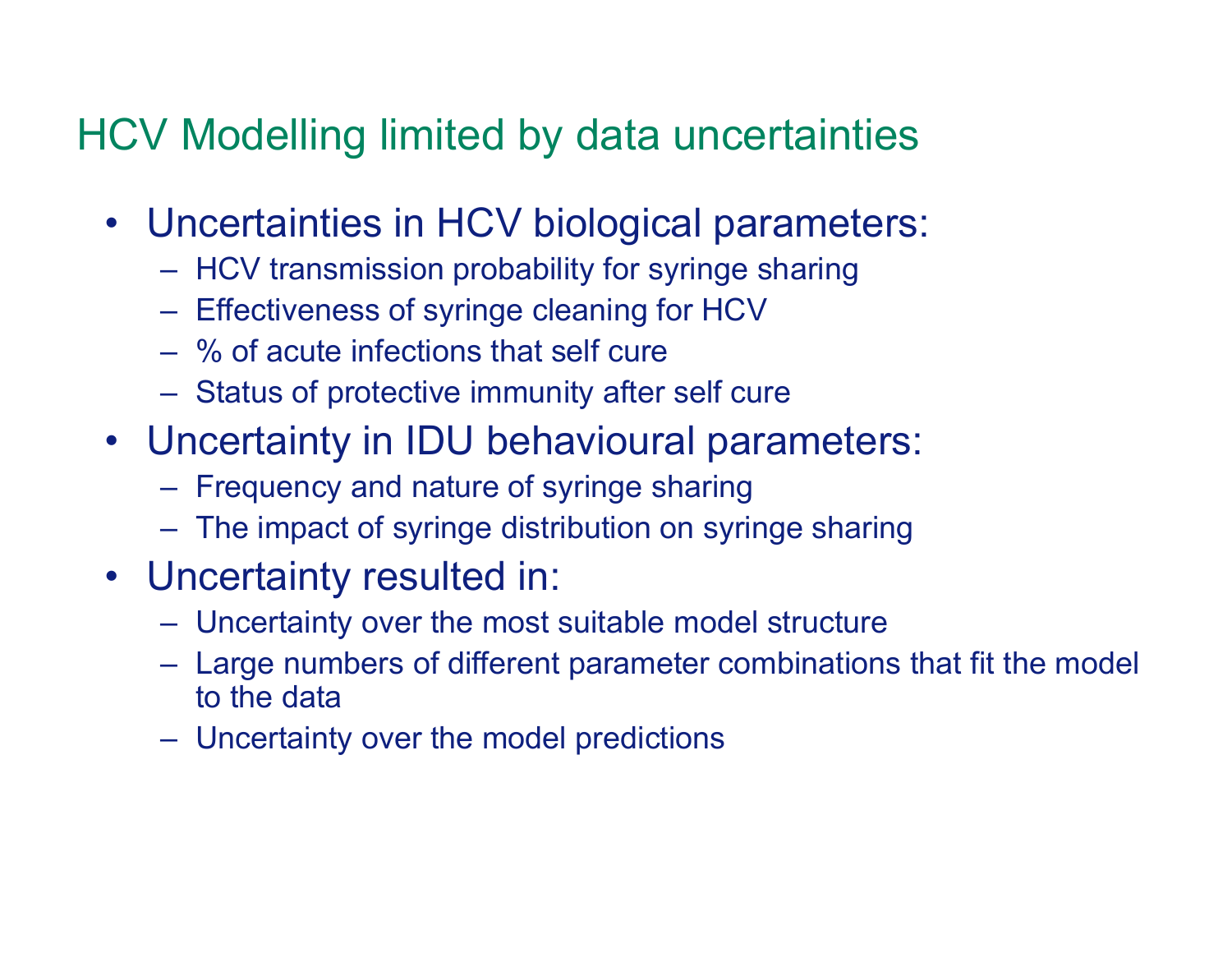# Future work

- Model with core group of higher frequency syringe sharers
	- Test for evidence within behavioural surveys
	- Consider implications for prevention
	- Fit model to other sites (and explore differences in HCV epidemics)
- Explicitly assess impact of increasing syringe distribution (and other potential 1ry interventions)
	- Consider optimal combination of range of interventions (injecting cessation/frequency, cleaning, re-use & coverage)
	- Consider impact of HCV treatment on prevention
- Model incidence/prevalence over time (and time to reduction in prevalence/ sustainability required)
	- Better understand relationship between syringe distribution/coverage, re-use and IDU syringe sharing